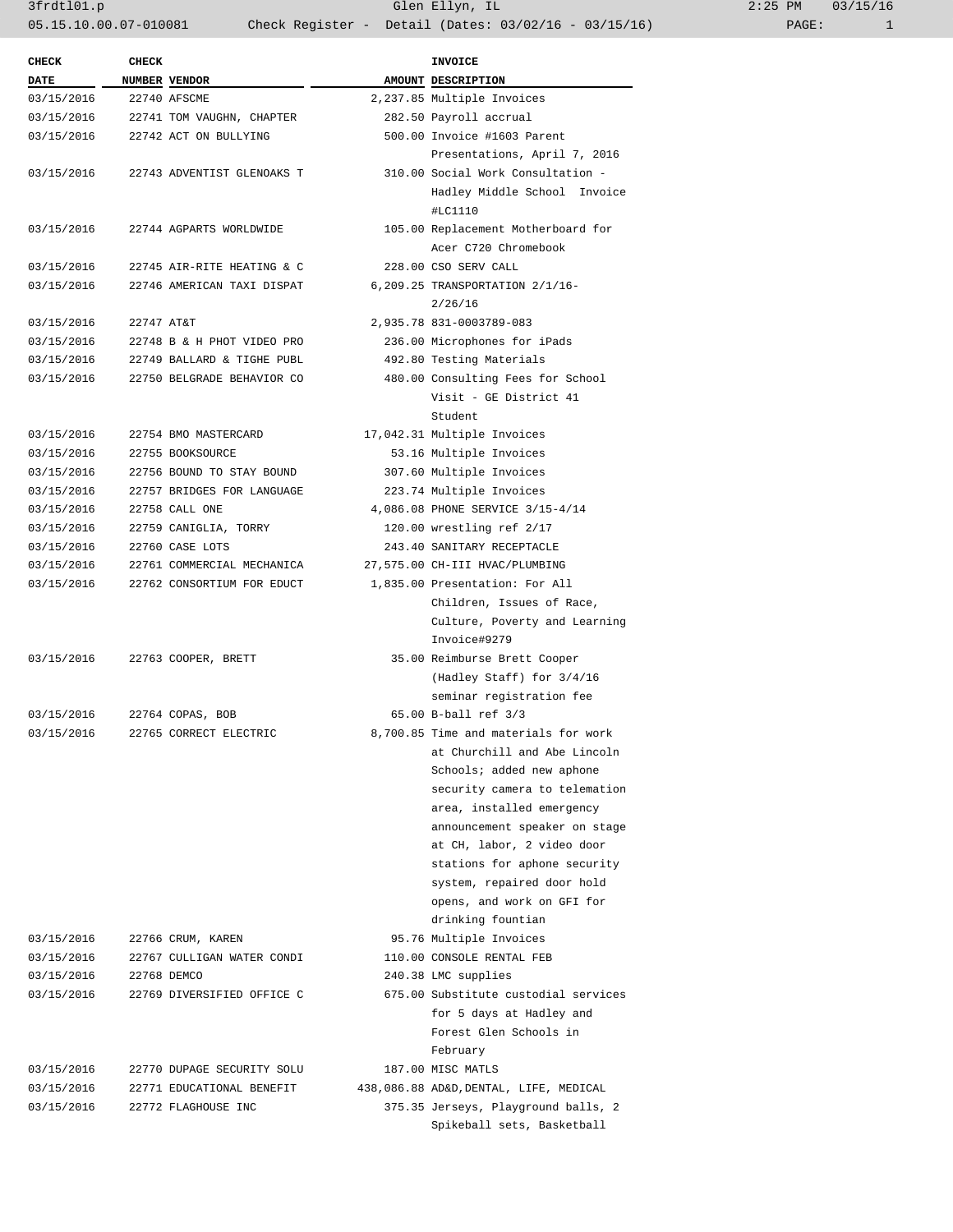3frdtl01.p Glen Ellyn, IL 2:25 PM 03/15/16 05.15.10.00.07-010081 Check Register - Detail (Dates: 03/02/16 - 03/15/16) PAGE: 2

| <b>CHECK</b> | <b>CHECK</b> |                            | INVOICE                                 |
|--------------|--------------|----------------------------|-----------------------------------------|
| DATE         |              | NUMBER VENDOR              | AMOUNT DESCRIPTION                      |
|              |              |                            | Nets                                    |
| 03/15/2016   |              | 22774 FOLLETT SCHOOL SOLUT | 5,974.93 Multiple Invoices              |
| 03/15/2016   | 22775 FQC    |                            | 32,241.00 CH-III CONSTRUCTION           |
|              |              |                            | MANAGEMENT                              |
| 03/15/2016   |              | 22776 FRANCZEK RADELET     | 11,154.00 Multiple Invoices             |
| 03/15/2016   |              | 22777 GIANT STEPS          | 11,186.28 March Tuition for two         |
|              |              |                            | District 41 Students Invoice            |
|              |              |                            | #041-0316E                              |
| 03/15/2016   |              | 22778 HEALTH MANAGEMENT SY | 55.44 Employee Assistance               |
|              |              |                            | Program/Invoice #20610316               |
| 03/15/2016   |              | 22779 HONEYCUT, BILL       | 120.00 Wrestling ref 2/17               |
| 03/15/2016   |              | 22780 HOUSE OF GRAPHICS    | 589.44 Invoice# 1602013 Registration    |
|              |              |                            | Postcard s                              |
| 03/15/2016   |              | 22781 HUFCOR INC DBA HUFCO | 21,650.00 CH-III OPERABLE PARTITIONS    |
| 03/15/2016   |              | 22782 HURT, MARCIA         | 65.00 V-ball ref 3/1                    |
| 03/15/2016   |              | 22783 ILLINOIS CENTRAL SCH | 81,198.04 FEBRUARY TRANSPORTATION       |
| 03/15/2016   |              | 22784 INNOVENTION SYSTEM L | 306.25 Translating                      |
| 03/15/2016   |              | 22785 J HAMILTON ELECTRIC  | 12,359.00 CH-III ELECTRICAL/LOW VOLTAGE |
| 03/15/2016   |              | 22786 JENSKY, ARLYNE       | 139.00 Reimbursement to Arlyne          |
|              |              |                            | Jensky for funds payed in               |
|              |              |                            | advance to attend the                   |
|              |              |                            | Illinois State Kindergarten             |
|              |              |                            | Conference on March 4, 2016.            |
| 03/15/2016   |              | 22787 JUST RITE ACOUSTICS  | 45,751.00 CH-III ACOUSTICAL CEILING     |
| 03/15/2016   |              | 22788 KAGAN & GAINES INC   | 1,680.21 Multiple Invoices              |
| 03/15/2016   |              | 22789 KINDERLAB ROBOTICS I | 861.30 2/8/2016<br>LMC materials PTA    |
|              |              |                            | Donation                                |
| 03/15/2016   |              | 22790 KRUSE, MARIA         | 8.25 Reimbursement for previously       |
|              |              |                            | lost library material.                  |
| 03/15/2016   |              | 22791 LA FORCE             | 28,239.00 CH-III H MTGL/WD DOORS/F.     |
|              |              |                            | HARDWARE                                |
| 03/15/2016   |              | 22792 LAZZARA, DEBORAH     | 90.00 2/29/2016 Lazzara Level 2         |
|              |              |                            | scicene classroom supplies              |
|              |              |                            | reimbursement                           |
| 03/15/2016   |              | 22793 LEARNING FORWARD     | 13,300.00 Pathway to Achievement with   |
|              |              |                            | Cheryl Krehbiel-2nd of 5                |
|              |              |                            | payments Invoice#93473 Paid             |
|              |              |                            | with Title I money,                     |
| 03/15/2016   |              | 22794 LEGO EDUCATION       | 31.69 Supplies for Lego                 |
| 03/15/2016   |              | 22795 LEWIS, KELLY         | 271.81 Supplies and books for           |
|              |              |                            | classroom                               |
| 03/15/2016   |              | 22796 LOWERY MCDONNELL     | 891.00 Multiple Invoices                |
| 03/15/2016   |              | 22797 MACGILL & CO, WM V   | 184.68 Nurses Office Supplies           |
| 03/15/2016   |              | 22798 MAXIM HEALTHCARE SER | 3,432.00 Multiple Invoices              |
| 03/15/2016   |              | 22799 MAY DECORATING II I  | 4,500.00 CH-III PAINTING                |
| 03/15/2016   |              | 22800 MCHENRY GLASS & MIRR | 8,892.00 CH-III ALUM/GLASS/GLAZING      |
| 03/15/2016   |              | 22801 METRO PROFESSIONAL P | 5,871.58 Multiple Invoices              |
| 03/15/2016   |              | 22802 MF ATHLETICS EVERYTH | 114.88 Training hurdles for pe class    |
| 03/15/2016   |              | 22803 MILLER, TOM          | 65.00 B-ball ref 3/3                    |
| 03/15/2016   |              | 22804 MINDWARE             | 146.84 LMC Project<br>PTA               |
|              |              |                            | reimbursement                           |
| 03/15/2016   |              | 22805 NELSON, ANA          | 139.00 Reimbursement to Ana Nelson.     |
|              |              |                            | Attended the Illinois State             |
|              |              |                            | Kindergarten Conference on              |
|              |              |                            | March 4, 2016.                          |
| 03/15/2016   |              | 22806 NELSON FIRE PROTECTI | 1,749.00 CH-III FIRE PROTECTION         |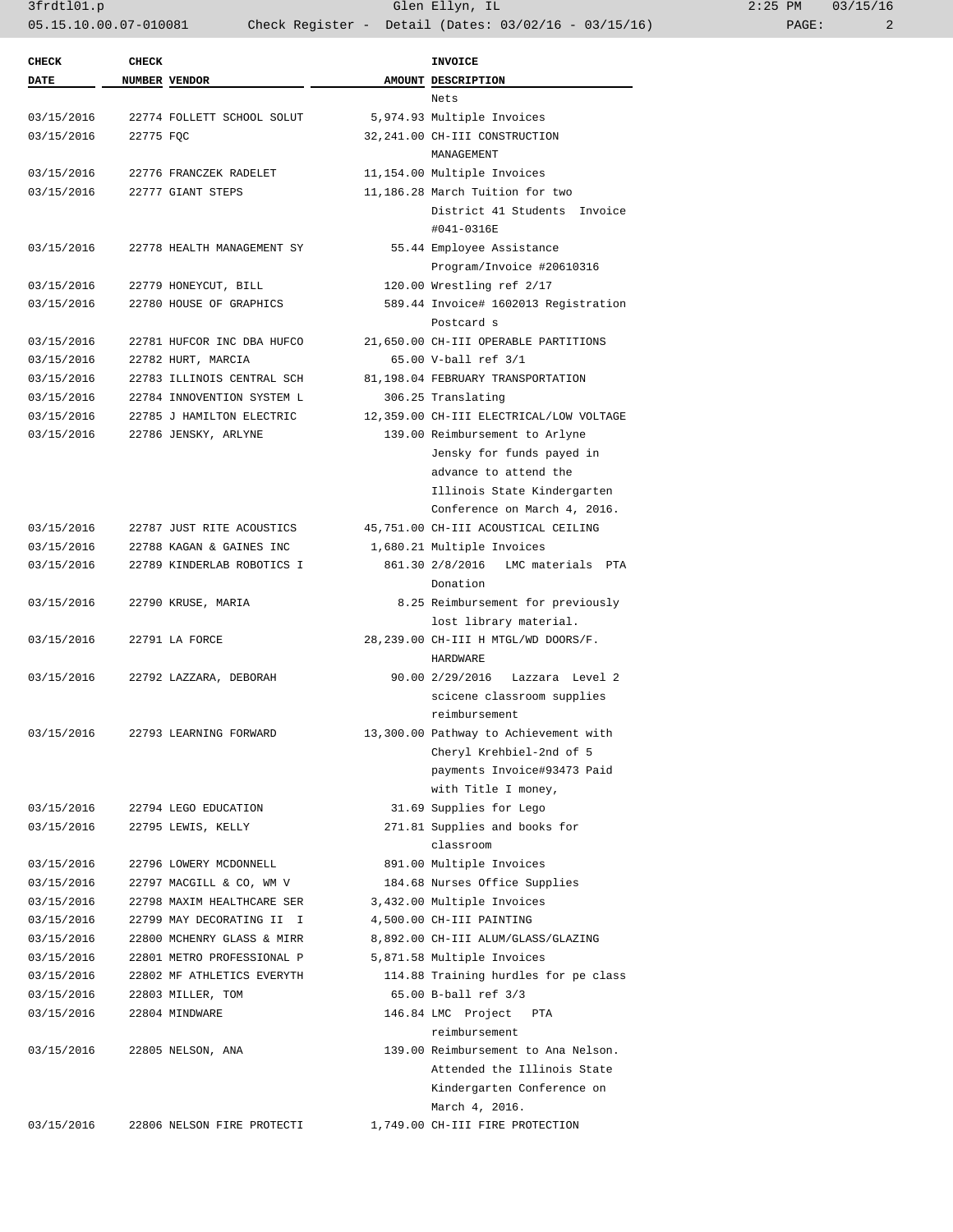| <b>CHECK</b> | CHECK       |                                           | INVOICE                                          |
|--------------|-------------|-------------------------------------------|--------------------------------------------------|
| <b>DATE</b>  |             | NUMBER VENDOR                             | AMOUNT DESCRIPTION                               |
| 03/15/2016   |             | 22807 NORTHERN ILLINOIS GA                | 3,744.13 Multiple Invoices                       |
| 03/15/2016   |             | 22809 OFFICE DEPOT                        | 1,617.26 Multiple Invoices                       |
| 03/15/2016   |             | 22810 ORKIN LLC                           | 1,945.50 Multiple Invoices                       |
| 03/15/2016   |             | 22811 PARKLAND PREPARATORY                | 15,794.40 February Tuition for four D41          |
|              |             |                                           | Students Invoice #1388                           |
| 03/15/2016   | 22812 PCM   |                                           | 12,799.53 Multiple Invoices                      |
| 03/15/2016   |             | 22813 PUBLIC STORAGE                      | 2,475.00 Multiple Invoices                       |
| 03/15/2016   |             | 22814 PYRAMID EDUCATIONAL                 | 415.28 Materials/Supplies for EC                 |
|              |             |                                           | Program A Orechkin/A                             |
|              |             |                                           | McNamara/ T Frey                                 |
| 03/15/2016   |             | 22815 QUINCY COMPRESSOR                   | 204.44 FLOAT DRAIN                               |
| 03/15/2016   |             | 22817 QUINLAN & FABISH MUS                | 1,733.97 Multiple Invoices                       |
| 03/15/2016   |             | 22818 R B CONSTRUCTION                    | 17,100.00 CH-III CARPENTRY/DRYWALL               |
| 03/15/2016   |             | 22819 RAMCORP INC                         | 7,435.00 CH-III MASONRY                          |
| 03/15/2016   |             | 22820 ROSCOE CO                           | 212.21 Multiple Invoices                         |
| 03/15/2016   |             | 22821 SALINAS, GREG                       | 80.25 Refund for prorated fees                   |
|              |             | 22822 SCHOLASTIC INC                      | 344.44 2/10/2016 Title 1 Book                    |
| 03/15/2016   |             |                                           | Buddies                                          |
| 03/15/2016   |             | 22823 SCHOLASTIC LIBRARY P                | 7,261.00 Multiple Invoices                       |
| 03/15/2016   |             | 22824 SCHOLASTIC INC.                     | 3.27 2/10/2016 Title 1 Book<br>Buddies           |
| 03/15/2016   |             | 22825 SCHOOL SPECIALTY                    | 5,162.95 Multiple Invoices                       |
| 03/15/2016   |             | 22826 SEAL OF ILLINOIS                    | 4,091.40 February Tuition for D41                |
|              |             |                                           | Student Invoice #5775                            |
| 03/15/2016   |             | 22827 SEPTRAN INC                         | 35,829.75 DEC SP ED TRANS                        |
| 03/15/2016   |             | 22828 SHAW MEDIA                          | 130.32 Legal notice - Locker bids,               |
|              |             |                                           | public hearing Invoice<br>#0216100703602/2016    |
| 03/15/2016   |             | 22829 SHRED-IT                            | 57.51 SHREDDING SERVICD 3/2                      |
| 03/15/2016   |             | 22830 SKYWARD INC                         | 1,690.00 SKYWARD Additional Training             |
|              |             |                                           | Proposal - Attached Proposal                     |
|              |             |                                           | IEP TRAINING FOR SPECIAL ED                      |
|              |             |                                           | STAFF On-Site Training - CORE                    |
|              |             |                                           | SUITE - Student Management on                    |
|              |             |                                           | Feb. 18, 2016 Project                            |
|              |             |                                           |                                                  |
|              |             |                                           | Management Sandy Kickert -<br>Contact at SKYWARD |
|              |             |                                           |                                                  |
| 03/15/2016   |             | 22831 STEEL MANAGEMENT                    | 2,542.00 CH-III STRUCTURAL/MISC STEEL            |
| 03/15/2016   |             | 22832 STEVENS INDUSTRIES                  | 31,026.00 CH-III CASEWORK/MILLWORK               |
| 03/15/2016   |             | 22833 SUPER DUPER SCHOOL C                | 445.00 Materials/Supplies for                    |
|              |             |                                           | Resource at Forest Glen                          |
| 03/15/2016   |             | 22834 THE OMNI GROUP                      | 70.50 403B OVERSIGHT                             |
| 03/15/2016   |             | 22835 TSI COMMERCIAL FLOOR                | 40,448.00 CH-III RESILIENT FLOORING              |
| 03/15/2016   |             | 22836 TYCO INTEGRATED SECU                | 255.00 CSO SECURITY 4/1/16- 6/30/16              |
| 03/15/2016   |             | 22837 US BANK                             | 225.00 SERIES 2004 GEN OBLIG BOND                |
| 03/15/2016   |             | 22838 VANGUARD ENERGY SERV                | 13,356.44 GAS 2/1-29                             |
| 03/15/2016   |             | 22839 VERITIV OPERATING CO                | 4,272.00 Multiple Invoices                       |
| 03/15/2016   |             | 22840 VERIZON WIRELESS                    | 594.65 CELL PHONES 1/27-2/26                     |
| 03/15/2016   |             | 22841 VILLAGE OF GLEN ELLY                | 4,708.43 Multiple Invoices                       |
| 03/15/2016   |             | 22842 WAGEWORKS                           | 310.49 FSA FEB                                   |
| 03/15/2016   | 22843 WDSRA |                                           | 219.00 Disability Awareness Assembly             |
|              |             |                                           | @ Lincoln School on 2/19/16                      |
|              |             |                                           | Invoice #161752                                  |
|              |             | 03/15/2016 22844 WEST MUSIC CO            | 584.50 Multiple Invoices                         |
| 03/15/2016   |             | 22845 WITTLER, CHERYL                     | 65.00 V-ball ref 2/25                            |
|              |             | 03/15/2016 201500413 GLEN ELLYN EDUCATION | 11,718.44 Multiple Invoices                      |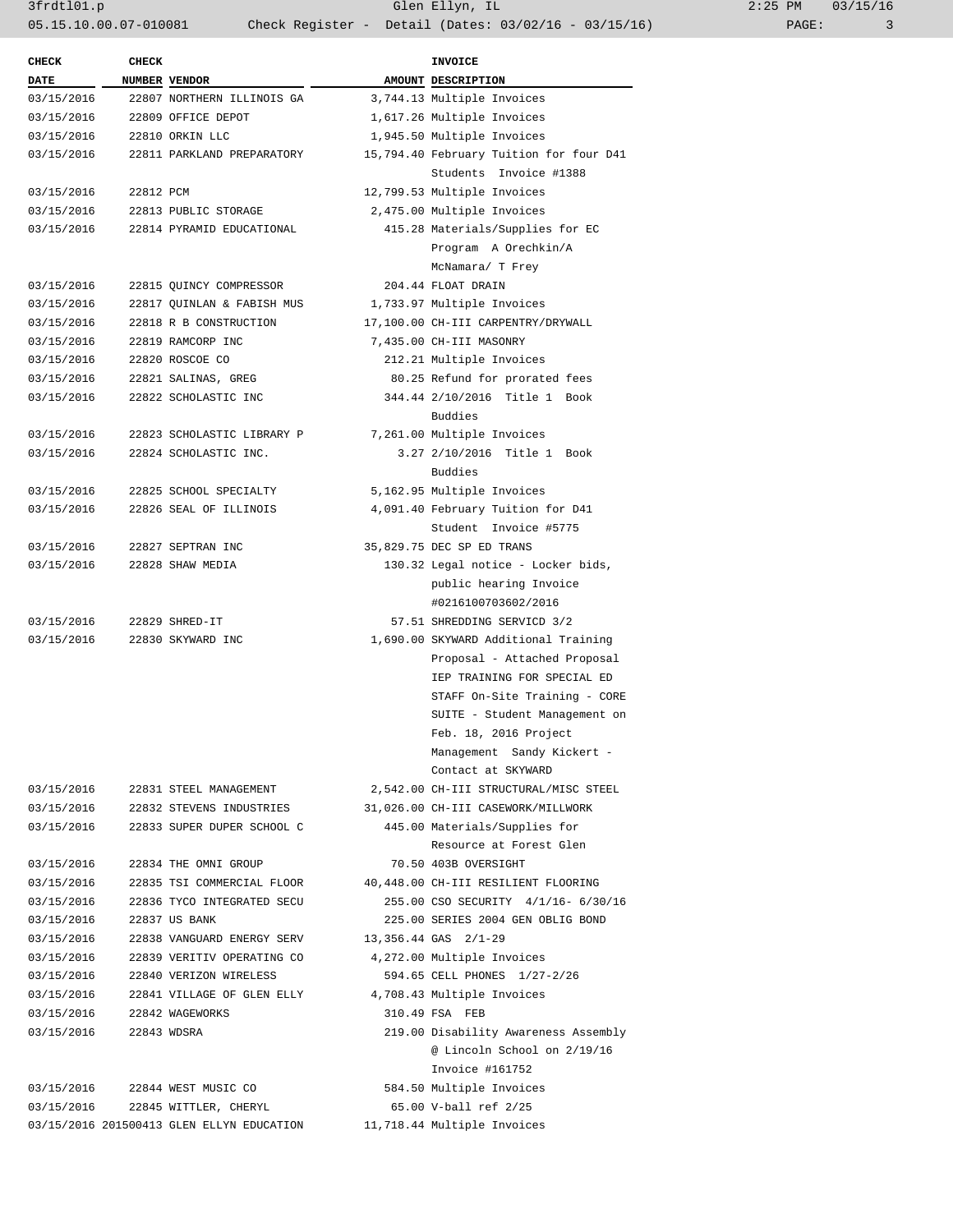3frdtl01.p Glen Ellyn, IL 2:25 PM 03/15/16 05.15.10.00.07-010081 Check Register - Detail (Dates: 03/02/16 - 03/15/16) PAGE: 4

| <b>CHECK</b>                   | CHECK |                                           | INVOICE                      |
|--------------------------------|-------|-------------------------------------------|------------------------------|
| DATE                           |       | NUMBER VENDOR                             | AMOUNT DESCRIPTION           |
|                                |       | 03/15/2016 201500415 ILLINOIS DEPT OF REV | 39,711.52 Multiple Invoices  |
|                                |       | 03/15/2016 201500416 INTERNAL REV SERVICE | 202,837.20 Multiple Invoices |
| 03/15/2016 201500417 T H I S   |       |                                           | 20,200.31 Multiple Invoices  |
|                                |       | 03/15/2016 201500418 TEACHERS RETIREMENT  | 112,516.68 Multiple Invoices |
| 03/15/2016 201500419 WAGEWORKS |       |                                           | 5,443.44 Multiple Invoices   |
|                                |       | 03/15/2016 201500420 THE OMNI GROUP       | 39,330.18 Multiple Invoices  |
|                                |       | 03/15/2016 201500421 EXPERT PAY           | 1,613.92 Payroll accrual     |
| 03/14/2016 201500422 REV TRAK  |       |                                           | 1,365.50 REV TRAK            |
| 03/14/2016 201500423 TASC      |       |                                           | 19,400.00 HRA ADM FEE MARCH  |

Totals for checks 1,480,719.12